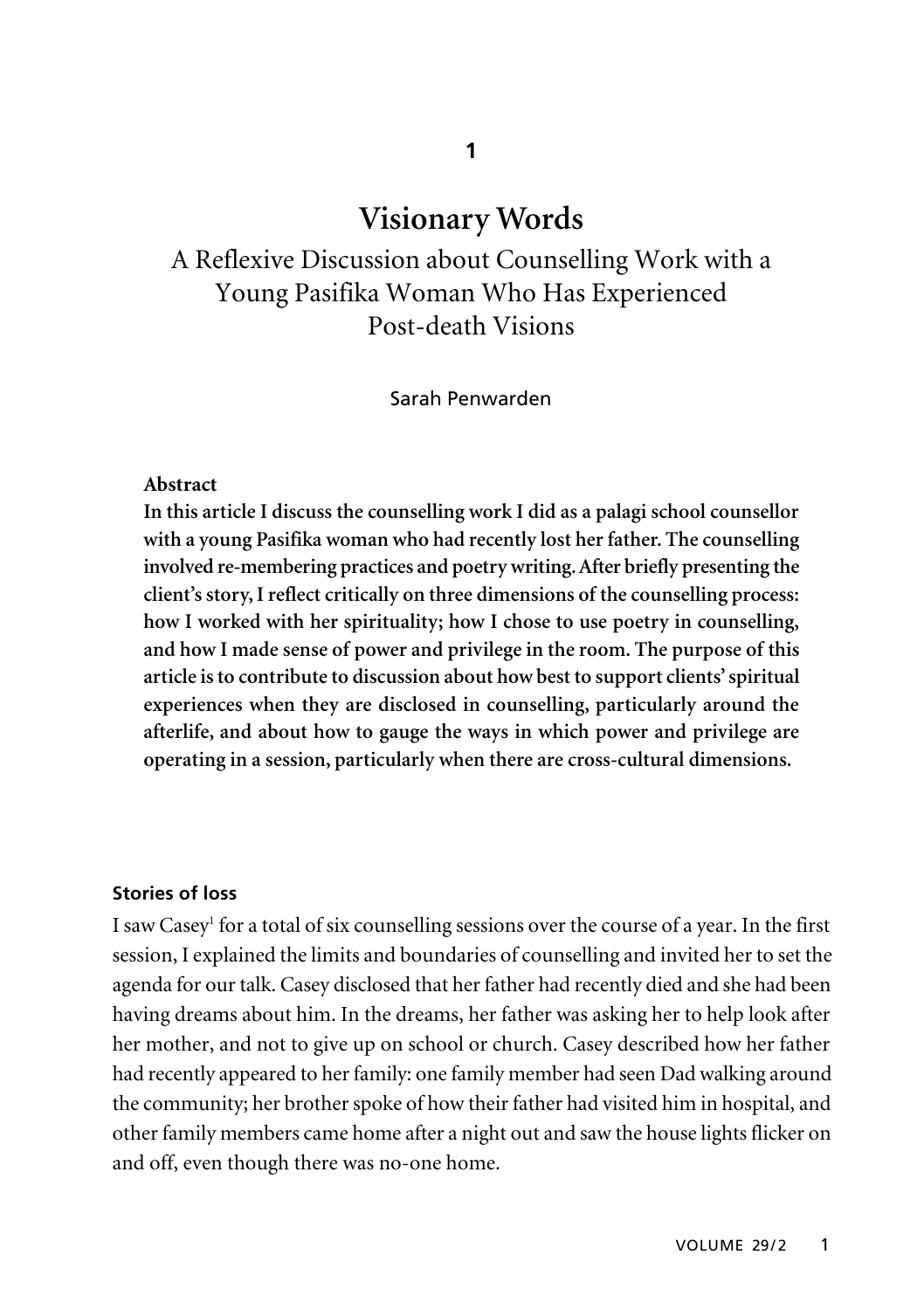When Casey spoke warmly about her relationship with her father, I was attuned to the therapeutic possibilities of the presence of her deceased father. Using remembering questions,<sup>2</sup> I researched with Casey some of the meanings for her of her father's ongoing presence in the family. I invited her to tell me about the kind of person he was, and the contributions he had made to her life. I also invited her to talk about the times and places when she felt most connected to her father's presence. I asked her what her father might appreciate about her now and what hopes he might have for her future. She spoke about what she valued in her relationship with her father and how she remembered their closeness.

In the next session, Casey spoke about wider issues with family and friends. Her story of the family's visions stayed with me, and I wrote my experience of her story in poetry. During the third session, I gave Casey a copy of what I had written. She was surprised and pleased, commenting that she recognised some of the words. Later, she said she had given a copy of the poem to her mother, who laminated it and stuck it on the fridge. With Casey's permission, I sent the poem off to a poetry magazine. I heard later that it was accepted for publication. Once it was printed, I showed Casey a copy of the poem and she was delighted.

In a later session, Casey talked about how she knew her father was *with* her sometimes and felt a sense of his presence. She also talked about how she felt she had to "move on" in her grieving. For Casey, this meant not crying so much and knowing that her father was in a happier place. Over the course of six sessions, we talked about a variety of other concerns at home and school, and at one point she brought with her a friend who had troubles of her own. As my time in that particular school was drawing to a close, Casey and I talked about ending counselling and who else she might talk to in future. I contacted her a year later to ask for her permission to write up our counselling together as a story for other counsellors, and she agreed.

#### **Working with a client's spirituality**

When Casey disclosed the family's visions, I had clear choices therapeutically about validating or invalidating these experiences. I chose to explore with the client the meaning for her of some of the visions, without "reading" meaning into them. In this way I sought to strengthen the client's sense of continuing bonds with her father (Klass, Silverman, & Nickman, 1996).

When it comes to grieving, Hedtke (1999) has suggested that professionals can act as "gate keepers of knowledge" who may consciously or otherwise impose on clients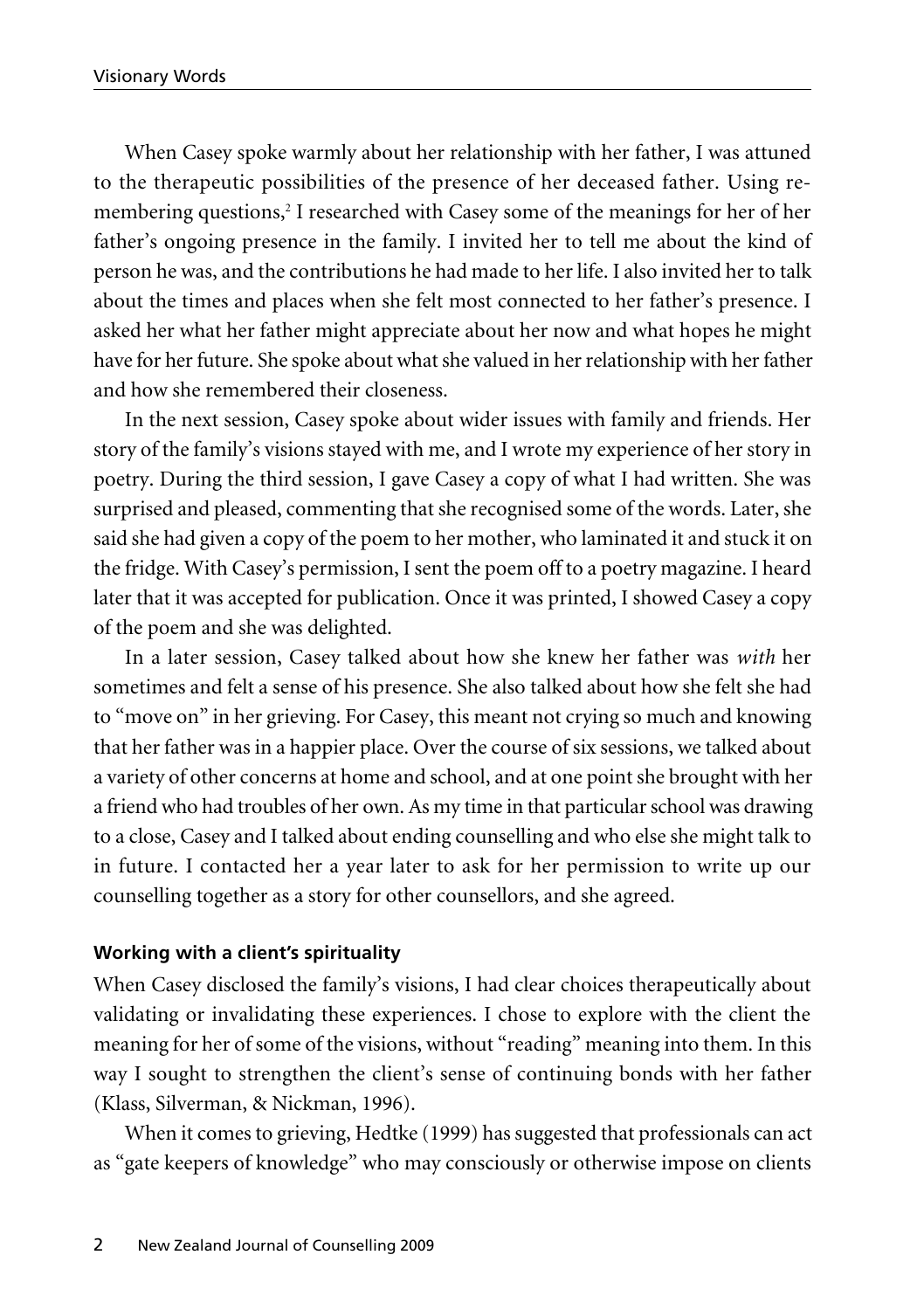outmoded ideas about the stages of grief, or about the "right" way to grieve, thereby undermining a family's own wisdom. Counsellors may feel uncomfortable when extraordinary or spiritual experiences come up in counselling. Although there is evidence that post-death visions of the deceased by surviving family members are relatively common, in our mechanistic worldview these encounters are often explained away (Nowatzki & Kalischuk, 2009). In fact, there is evidence that an active continuing bond may be a lifelong phenomenon (Klugman, 2006). Margaret Bowater (2003), a New Zealand dreamwork therapist, has collected dozens of examples of "spirit visits," when the deceased has appeared to family members. She believes it is important for counsellors to validate these visions for families, especially when they help people accept death more calmly.

In looking at the Pasifika world, though little has been written academically, there is evidence that post-death visions of the deceased are not uncommon (Dernbach, 2005; Mageo, 1996). Mageo has described the role of spirits in Samoan culture, while Dernbach's study highlighted a community in Micronesia where the people expect recently deceased family members to appear as "spirit visitors" who might want to deliver important messages to them. Death is understood as a journey marked by social ritual. They believe the spirits of the dead occupy a liminal space between this world and the afterlife, and it is part of the role of the community to help facilitate the process of "becoming dead."

Cabrini Makasiale, a psychotherapist of Tongan ancestry, suggests that in Pacific Island belief systems, physical death is not the end, but only a transition into life with or without God (Makasiale, 2007). For Pacific Island people, the spirit may keep in touch after death to be a guide. Death marks the ending of the physical self, but the spirit remains. For the grieving family, the manifestation of the deceased's spirit after death contains an element of hope, because the family member is gone, yet not gone (Makasiale, personal communication, 2008).

As counsellors, we need to respond sensitively to these spiritual experiences when they are reported in counselling. Winslade and Hedtke (2004) argue that if we are not careful, the bereaved person's sensory experiences of the deceased risk being banished to the margins of "…the psychotic or paranormal, rather than including them as ordinary aspects" of grief-related experiences (p. 51). In fact, post-death encounters may have a healing and therapeutic effect when a person feels reconnected to their loved one (Nowatzki & Kalischuk, 2009). By providing an understanding atmosphere, a counsellor can facilitate the client's sense of validation in the face of loss.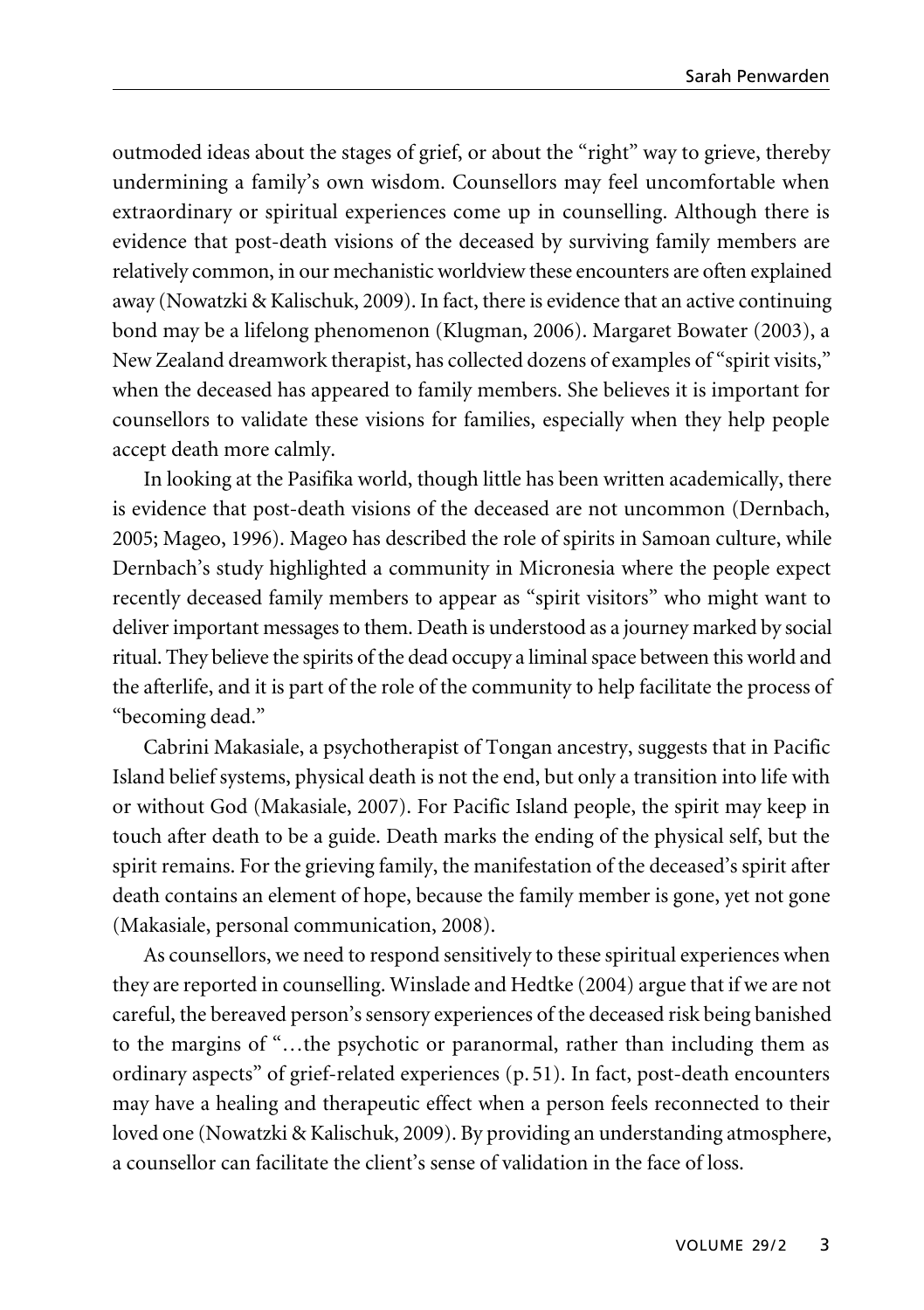Griffith and Griffith (2002) have suggested that "an attitude of wonder" is an important quality in a therapist. We join with our clients in wondering about the significance and meaning of spiritual experiences which appear in their lives. As therapists, we are privileged to be witnesses for our clients' spiritual stories, and because of the power imbalance between counsellors and clients, it is important that we listen primarily to what meaning our *clients* make of their stories.

### **Poetry in counselling**

Turning to look at the use of poetry in counselling, one of the purposes of poetry may be to try to put words to the spiritual. "Poetry at its best calls forth our deep Being" (Housden, 2003, p. 2). Peta Palalagi, a Niuean group facilitator, writes that "Poetry unlocks parts of myself that I never knew before" (Palalagi, 2007, p. 161). In this way, poetry comes from within the individual poet, springing from an expression of his or her soul. Poetry can also be a means of communicating between people, "a window that hangs between two or more human beings who otherwise live in darkened rooms" (Dobyns, 1997, p. 17).

Poetry can be used in a variety of ways in therapy. First, clients can express their experiences through writing poems. Perie Longo (2009) runs poetry therapy groups where, each week, participants' poems are typed up and bound in a notebook. Poetry can also be co-written between counsellor and client. Behan (2003), a narrative therapist, often takes notes of clients' expressions and co-authors poems with them. He offers poems to clients and invites them to circulate the poems to their family and friends. He argues that "poetry has 'space between' to describe multiplicity, tentative ness and ambiguity and is perhaps better suited to render visible these subtle stories from therapy conversations" (Behan, 2003, p. 1). He also suggests that co-writing poems with clients has enhanced the quality of his listening in counselling.

Narrative therapist and academic Jane Speedy writes up poetic documents after a session, using her clients' own words. She is very careful to distinguish between "poetic accounts," which are co-written with clients in counselling, and "poetic re-memberings," which are written by the therapist (Speedy, 2005). Her preference is for "taking notes from the language of people who consult us, not our own words" (Speedy, 2005, p. 295). She finds poetic documents helpful in capturing stories from therapeutic conversations and enabling clients to be aware of how their stories change over time.

Poems can also be written *for* clients. Two Danish researchers developed poetic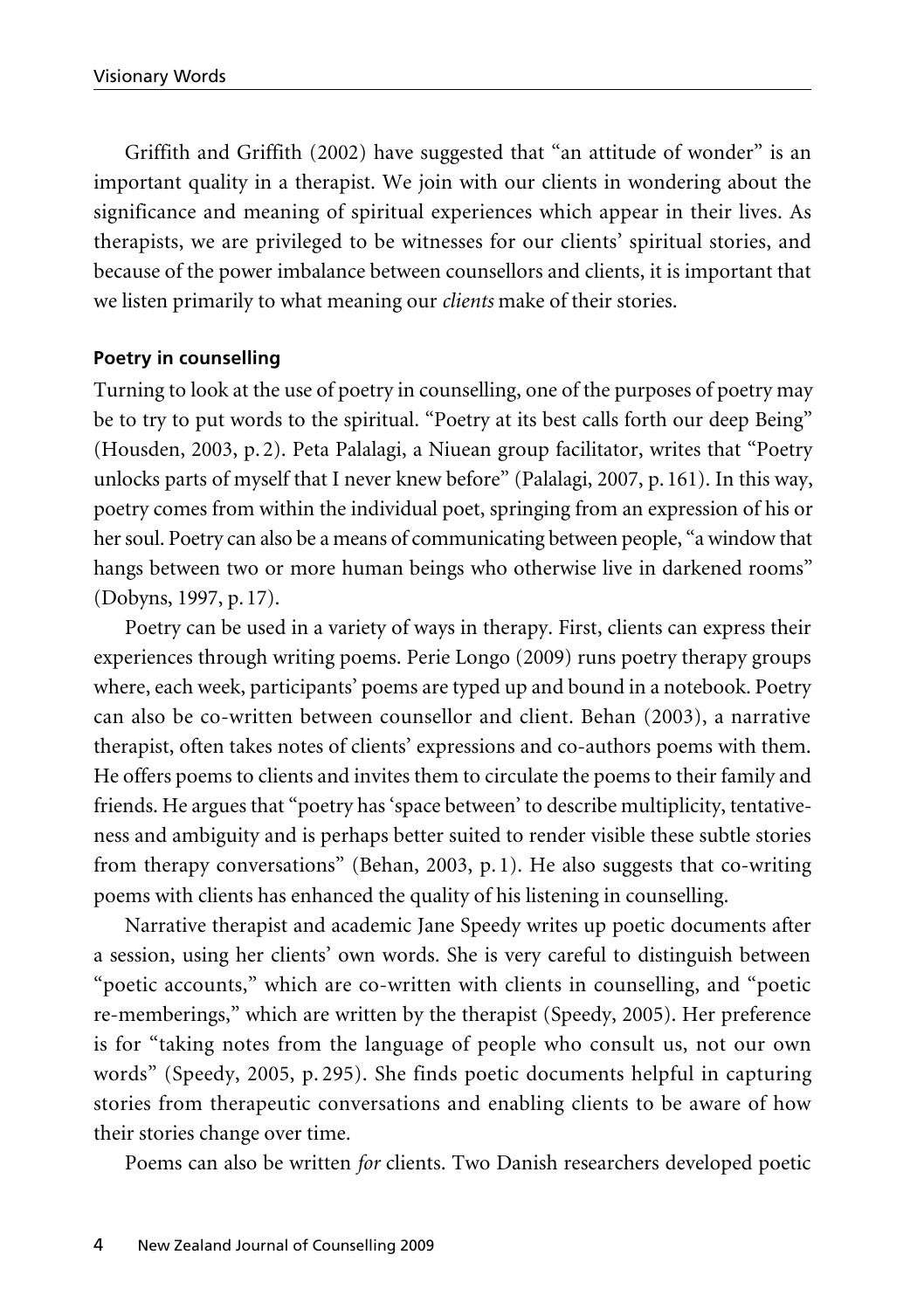forms of representation of participants' stories for their doctoral theses. They produced what one referred to as "poetic condensations," and the other as "poetic accounts." One researcher listened for "rhythm, recognition and feelings in the words in the text" (Hølge-Hazelton & Krøjer, 2008, p. 21). When they presented their work to partici pants, they responded that the poems had given them a feeling of recognition, that they had been understood.

## **Power in counselling**

In working with Casey, there were many invitations to take up a powerful position. As a reflexive practitioner I seek to be accountable for the ways in which I use power in a session.

A poststructuralist analysis of power suggests that the counselling relationship will always be a relationship of power. However, the exercise of power is constantly fluctuating in response to discourses (Monk, Winslade, & Sinclair, 2008). While counsellors may be vehicles of power, they are able to choose, within professional and cultural requirements, how power is deployed in a session (Guilfoyle, 2005). A counsellor cannot create a "power-free zone," but she can facilitate a relationship where the flow of power is mutual, as opposed to unidirectional. How counsellors approach the exercise of power in their practice is in fact an ethical question. Monk et al. (2008, p. 185) ask:

- Does a counsellor stand on her own expert knowledge or make room for the client's knowledge?
- Does the counsellor decide the topics of conversation or grant the client some decision making authority in the counselling process?
- Does the counsellor name the problem (diagnosis) and decide on the "treat ment"…or does she share this authority with the client?

Michael White (2005) has written about therapeutic posture, where he advocates taking up a "decentred and influential" posture in conversations (p. 9). Decentred means giving priority to the personal stories of people's lives, where people have "primary authorship." Influential means not imposing an agenda, but building a scaffold through questions and reflections to help people more richly describe their lives. A vivid example of such a process can be found in his earlier article, "Saying hullo again: The incorporation of the lost relationship in the resolution of grief" (White, 1988).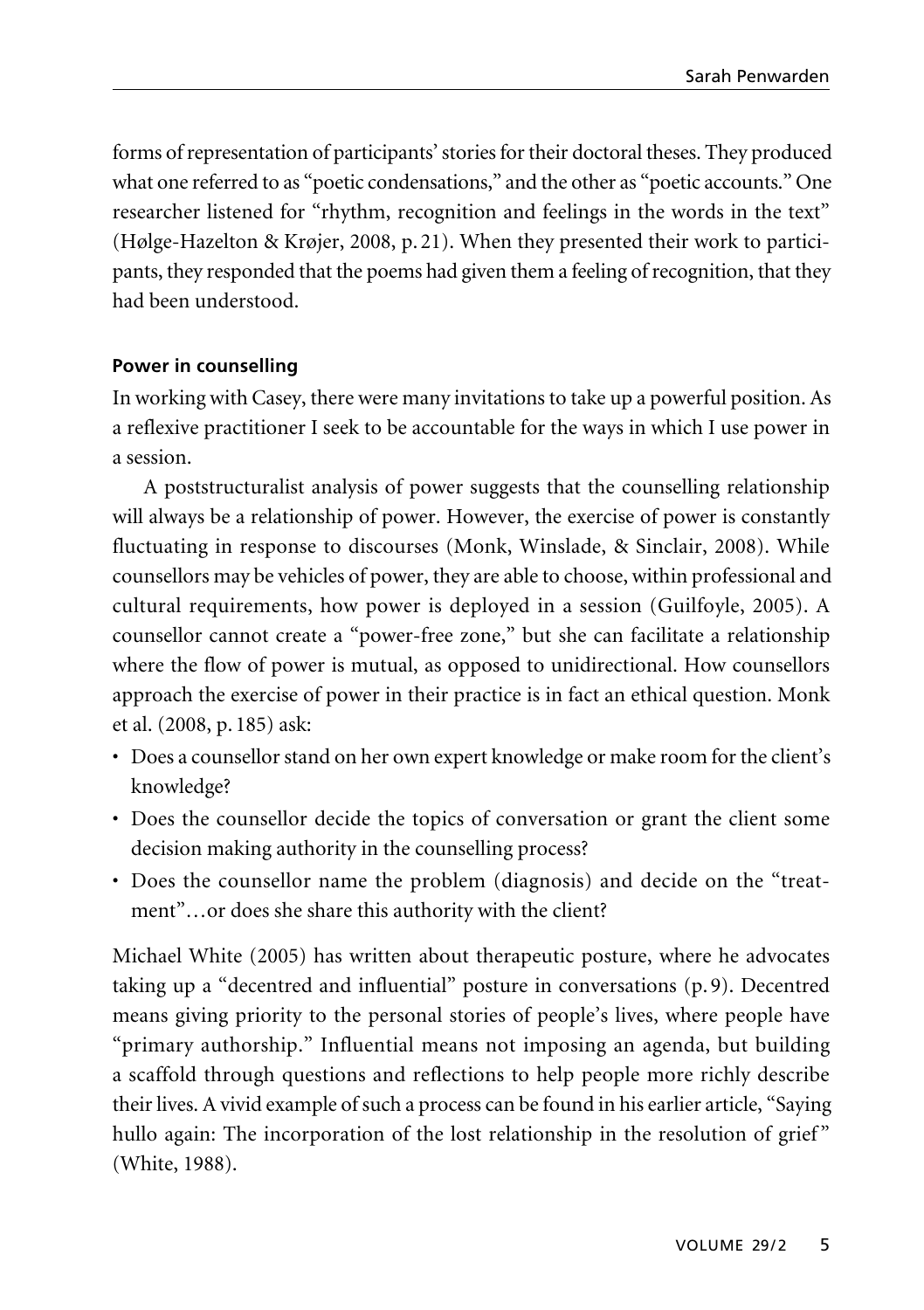#### **Power and counselling with Pasifika peoples**

The particular dynamic of cross-cultural counselling can be an ethical minefield in relation to power. Speedy (2005) has noted the "myriad opportunities for therapists to engage in the imposition of meanings when their clients' lives differ from their own or do not fit with the professional or political theories to which they hold" (p. 285). Given the real possibilities for miscommunication and misinterpretation with differing worldviews in cross-cultural counselling, why do it?

The challenge is to use what David Augsburger (1986) terms "interpathy," the ability to extend oneself to believe, see, and value what another person believes, thereby entering the assumptive world of another person. Karen Lupe (2007) suggests that meeting a client from another culture in his or her own world is *most* possible when the therapist is "conscious of the connection with his or her own heart and is willing to listen to those heart messages." This is even more important in Pasifika culture, where "the heart is the primary centre of thinking" (Lupe, 2007, p. 133).

Cabrini Makasiale (2007) talks about the importance of therapists being aware of the power they hold in the relationship when they work with Pacific Island clients, and "how impactful the words of the therapist are because the images of God, parents, elders, and other authority figures are transferred to her or him" (p. 112). She also describes the openness and vulnerability of Pacific Island clients, who generally trust that the counsellor will be caring and giving (Makasiale, 2007). For a palagi counsellor, there may be particular responsibilities in being careful of the Pasifika client's "thinking heart."

As well as power, it is also important to be aware of the social privileges that go with being palagi. Akamatsu (2002) has noted that being the dominant majority gives white people numerous unearned privileges that are so taken-for-granted that they are virtually invisible and unnoticed by those who enjoy them. Tuckwell (2006) argues that white counsellors hardly ever consider the impact of their skin colour on counselling relationships.

One way of *not* noticing my privilege as a white person is to assume that everyone uses language as I do. Bird (2004) talks of how she engages with the "specific and experiential language each person uses to represent the life they are immersed within" (p. 160). By not taking language at face value, and by inviting clients to describe the world behind their words, we are using language with care. Language does not simply *describe* the world we live in, but actively shapes it (Culler, 1997). It is important therefore to be aware of how language uses both therapist and client, as well as the ways in which both therapist and client are using language.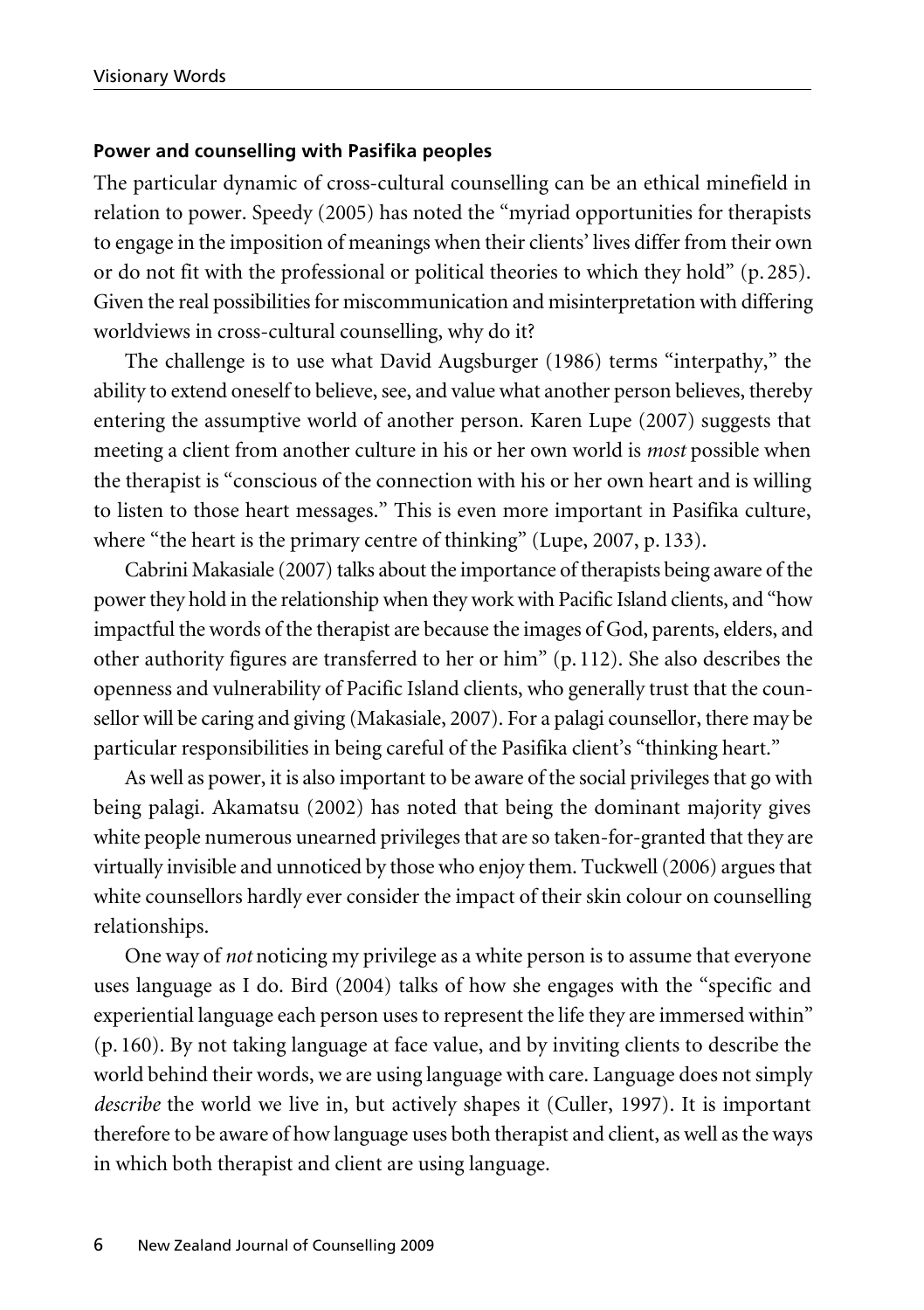# **Reflexivity**

Reflexivity is a way of making meaning of my counselling work. It involves a process of "disciplined self-reflection" (Wilkinson, 1988) about the ways in which I shape my work through underlying assumptions, conversational moves, use of language, and a variety of other factors. Reflexivity requires thinking critically about my practice and the ideas which currently inform it (Paré, 1999), and about the effect of these knowledges on the client (Kuenzli, 2006). A "reflexive loop" occurs when I practise counselling, and then reflect on my work through conversations with colleagues and supervisors, reading and professional development, which I then integrate back into my practice.

There has been much to reflect upon in the work I did with Casey. I found that in the end, I was asking myself questions for which I did not have any answers. Initially, I was interested in the effect of my co-elaborating with Casey upon her stories of ongoing connection with her deceased father. She did not give me specific feedback about this, but did respond warmly to the questions which developed her sense of her father's presence. I was left with questions about the effect of my bringing an "attitude of wonder" to her spiritual experiences, and how this might have supported Casey's sense of hope.

In paying attention to power, there were many opportunities to "engage in the imposition of meaning" of my culture onto Casey. My choice when working in the territory of Casey's spiritual beliefs was to hold back my own interpretations and meaning-making regarding her family's visions. I chose to adopt a validating and supportive stance towards her spiritual experiences, avoiding pathologising them. I worked collaboratively with Casey, in that to every session she brought her agenda for what we would talk about. My stance was to be curious about her life, open to learning from her about her concerns and intentions, and the cultural world she lives in. There were indicators that counselling was working for her: she came back a number of times, and supported another student in coming for counselling.

It is more complex to think of how my privilege as a palagi affected the work. How do I gauge the impact of my skin colour on the counselling relationship? I found it difficult to notice how this affected our counselling work. At one point, I was aware of living in two worlds: the world of my work, where I listened to Casey talk about her life as a young Pasifika woman, and my own world, where I had access to many different freedoms, financial rewards, and social settings that may have been closed to her. This was particularly relevant when it came to having a poem published.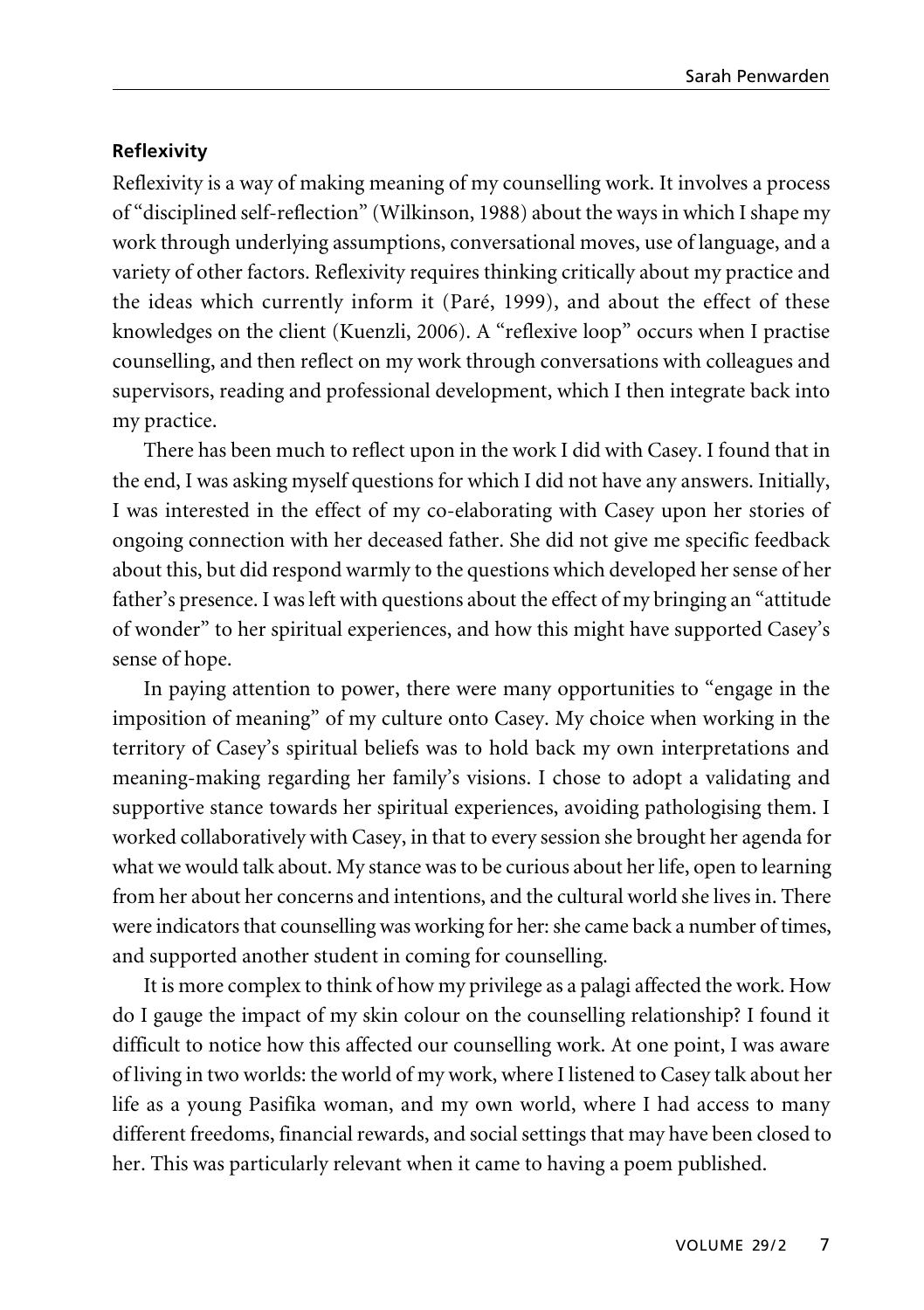In reflecting further on my use of poetry with this client, I found I carried some discomfort around it. This was partly around the change of focus that the poem introduced into the counselling for part of a session, shifting from Casey's story to the poem, which was my creative response to her story.

I did not plan to write a poem, but Casey's story made a powerful impression on me. My own history involves experiencing bereavement when I was a teenager, but unlike Casey, I had no sense of the ongoing presence of the deceased person in my life or my family's life. For this reason, her experience was poignant for me. I did not disclose this to her. After the first session I was left with an almost visual "sense" of her story. In my mind, her words created a vision which I attempted to turn into words. This might have remained part of my own processing after a session, but I chose to give her a copy of it. In this, there was an aspect of mutuality, as I was affected and moved by her story.

Out of the three different approaches to using poetry in counselling (written by client, co-written by client and counsellor, written by counsellor), the most powerful approach may be where the counsellor writes a poem *for* the client. The danger here is that the counsellor positions herself as the special person, prized for her ability to craft words, and the client is a passive recipient. On the one hand, Casey was thrilled to read the poem; she took it home and showed it to family, and her mother responded positively to it. On the other hand, it is easy to imagine how my words might map over her world and offer a different interpretation.

Behan's (2003) collaborative approach of co-writing poems with clients and checking with them that they have been represented accurately would appear to offer a model which reflects a greater sense of choice and consent by clients. My preference, now that I have reflected more, would be to invite the client to write a poem if she wished, or to offer a poem based solely on her words (a "poetic account") or to co-write a poem together if she wished.

When considering the therapeutic impact of my choice, my hope was that the poem would give Casey the assurance that she had been listened to, that I had heard her story. Poetry, by its very nature, allows for reader response, where the reader actively participates in the creation of meaning (Hoover, 1994). Poetry can be "read" in different ways. This ambiguous quality allows for the co-elaboration of meaning between writer and reader. In offering her the poem, I did not give an interpretation of it. In this way, the power lay with Casey to interpret it as she wanted. Her perspective was that the poem was "cool."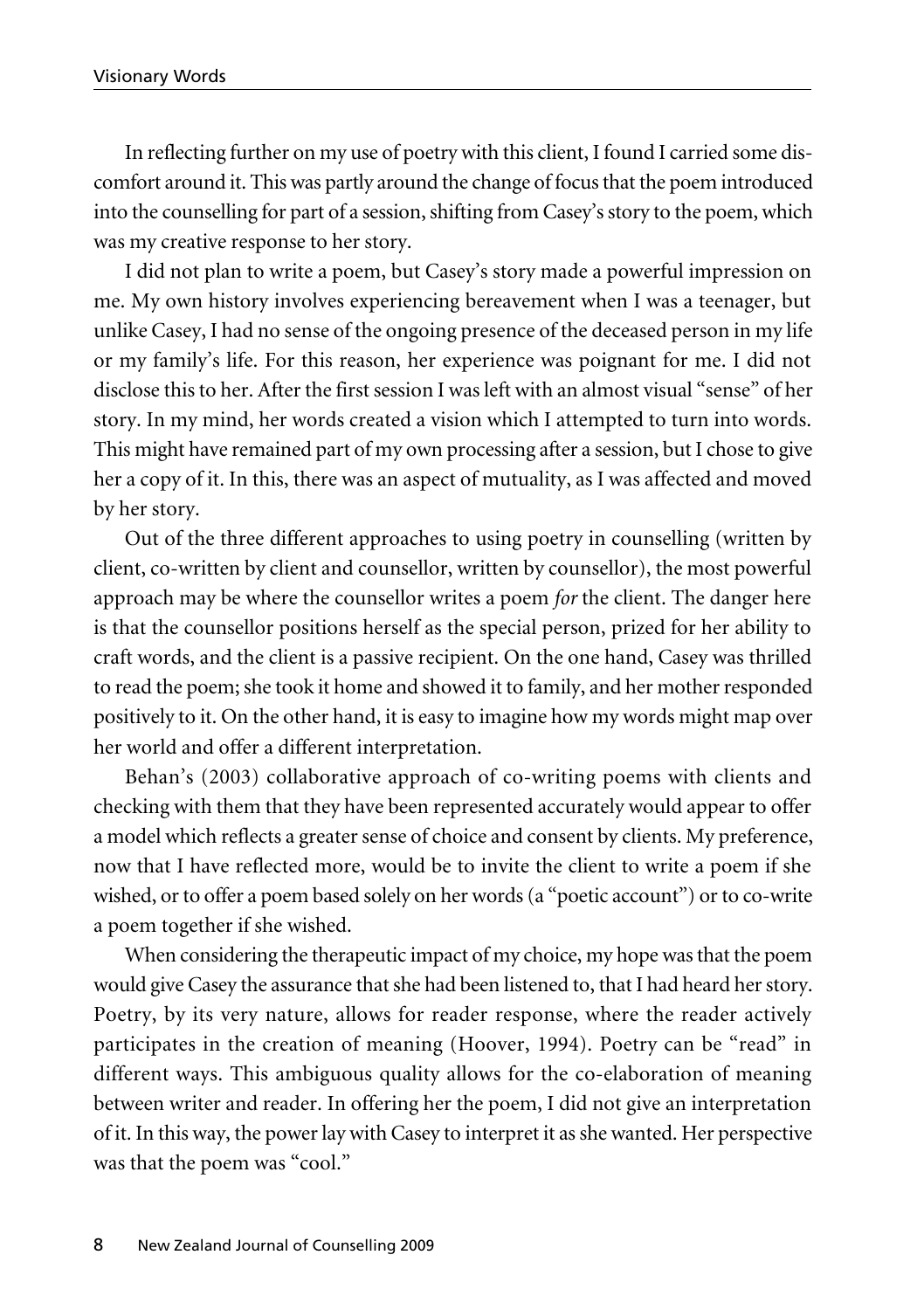I also held some discomfort about the poem being published. Although Casey was very pleased to see the poem published, I felt it would have been more congruent with my values about my use of power in our relationship if I had acknowledged her contribution. My hesitations were around the ethics of confidentiality in counselling, which clashes with the public acknowledgement of her in inspiring the poem. In hindsight, I regret not having discussed with Casey ways of acknowledging her contribution to the poem before sending it for publication.

## **Conclusion**

In working with Casey, I chose to support and validate her experiences of post-death visions of her father. Through re-membering questions, I sought to strengthen and develop her ongoing sense of his presence in her life, believing that a continuing bond can be sustained throughout life. In counselling, I wondered together with Casey about the meaning of the family visions.

Throughout our time together, I was also aware of the operation of power in the room. In giving her a copy of a poem I wrote after hearing her story, I did take up a position which was more powerful than collaborative. But my hope was to offer to her a creative response to her story, one which demonstrated that I had listened to her and had valued what she had said. My creative response was in a form which allowed and invited her interpretation.

Finally, in my own reflection I like to think of the poem as capturing a moment in time, a recent visionary experience for the family. By the end of our counselling, Casey was talking about "moving on" in her thoughts about her father—living with a sense of his presence in a different way. My hope was that the poem would serve as a reminder of a time when the father occupied a liminal space in the family, when he came back after death just to say hello.

> **He was seen on the street** He was seen on the street wearing white; blurry, softened, just out of range. Home late, they saw house-lights flicker, curtains blow, though there was no wind.

He appeared at his son's bedside in hospital scrubs, cheating at cards, then visited his daughter's dreams, reminding her of her future.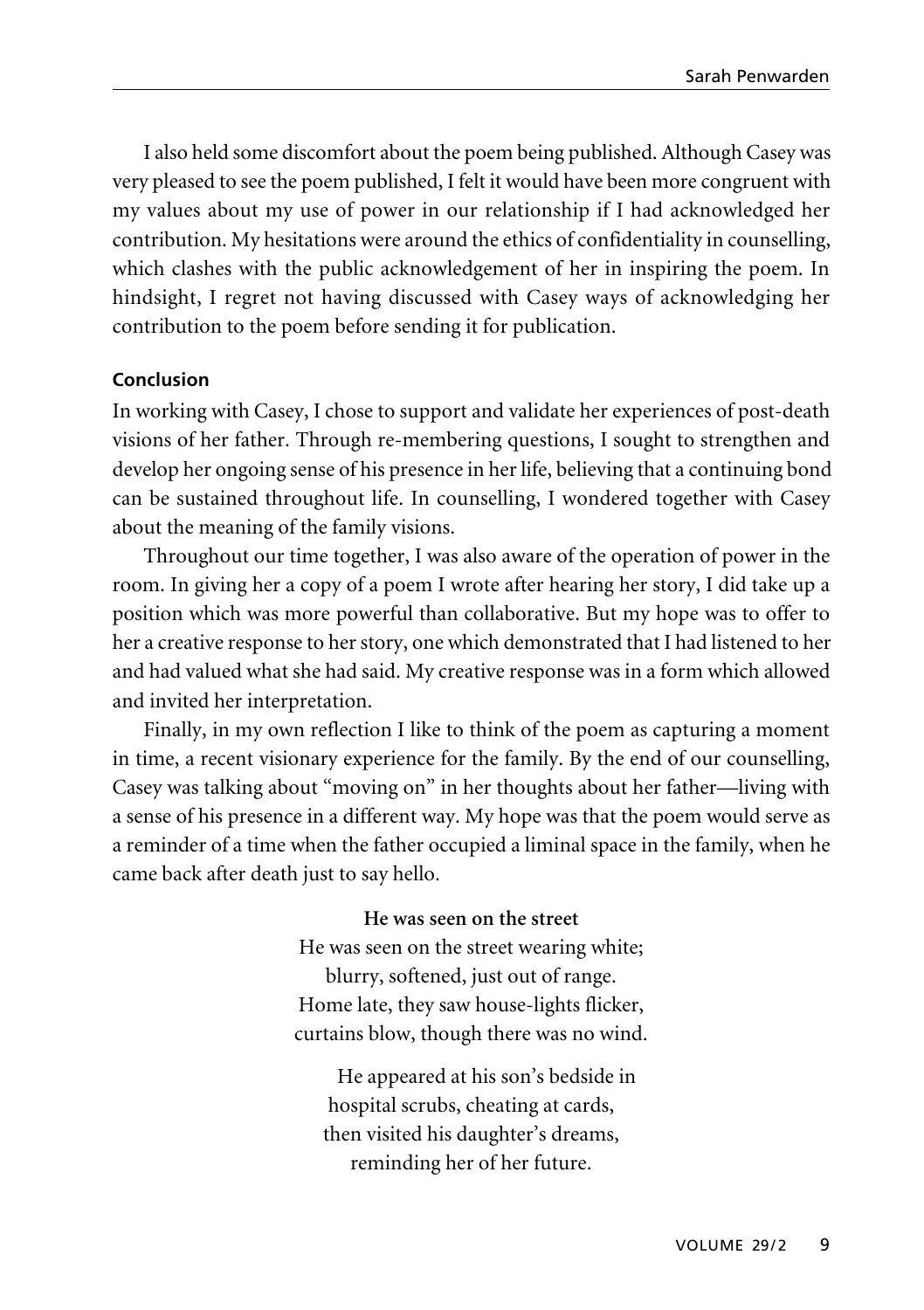Though they'd kissed his swollen body months before, when the back door blew shut, and the walls shook, they said, "That's just Dad, coming back to say hello." Reprinted with the permission of *Poetry New Zealand*

#### Notes

- 1. Distinguishing details have been changed to protect the client.
- 2. In working with a client around grief, I have been influenced by contemporary understandings of loss that emphasise the importance of continuing bonds (Klass et al., 1996), and of clients' being enabled to make meaning in an ongoing way of their loss (Neimeyer, 2001). I have also been influenced by Michael White's "Re-membering conversations" (White, 2005). These are conversations which reflect on the contribution of the significant (deceased) figure to the person's life, and the person's contribution to the figure's life. Through these kinds of questions, the person who has died is reincorporated into the life of the person still living. I have also attended a workshop by John Winslade which included a "Re-membering Conversations" exercise, with questions designed to facilitate the client's experience of ongoing connection with a lost loved one (Winslade & Hedtke, 2004).

#### **References**

- Akamatsu, N. (2002). Cultural racism: The air we breathe*. International Journal of Narrative Therapy & Community Work*, *4*, 48–51.
- Augsburger, D. (1986). *Pastoral counseling across cultures*. Philadelphia, PA: Westminster.
- Behan, C. (2003). *Rescued speech poems: Co-authoring poetry in narrative therapy*. Retrieved February 25, 2009, from http://www.narrativeapproaches.com/
- Bird, J. (2004). *Talk that sings: Therapy in a new linguistic key*. Auckland: The Edge Press.
- Bowater, M. (2003). Dreams and visions around death. *New Zealand Journal of Counselling, 24*(1), 39–50.
- Culler, J. (1997). *Literary theory: A very short introduction*. Oxford: Oxford University Press.
- Dernbach, K. (2005). Spirits of the hereafter: Death, funerary possession, and the afterlife in Chuuk, Micronesia. *Ethnology, 44*(2), 99–123.
- Dobyns, S. (1997). *Best words, best order: Essays on poetry*. New York: St Martins Griffin.
- Griffith, J., & Griffith, M. (2002). *Encountering the sacred in psychotherapy: How to talk with people about their spiritual lives*. New York: The Guilford Press.
- Guilfoyle, M. (2005). From therapeutic power to resistance? Therapy and cultural hegemony. *Theory & Psychology, 15*(1), 101–124.
- Hedtke, L. (1999). *Multiplying death, dying and grief narratives.* Retrieved March 20, 2009, from http://www.rememberingpractices.com/webDocs/multiplying.pdf
- Hølge-Hazelton, B., & Krøjer, J. (2008). (Re)constructing strategies: A methodological experiment on representation. *International Journal of Qualitative Studies in Education, 21*(1), 19–25.